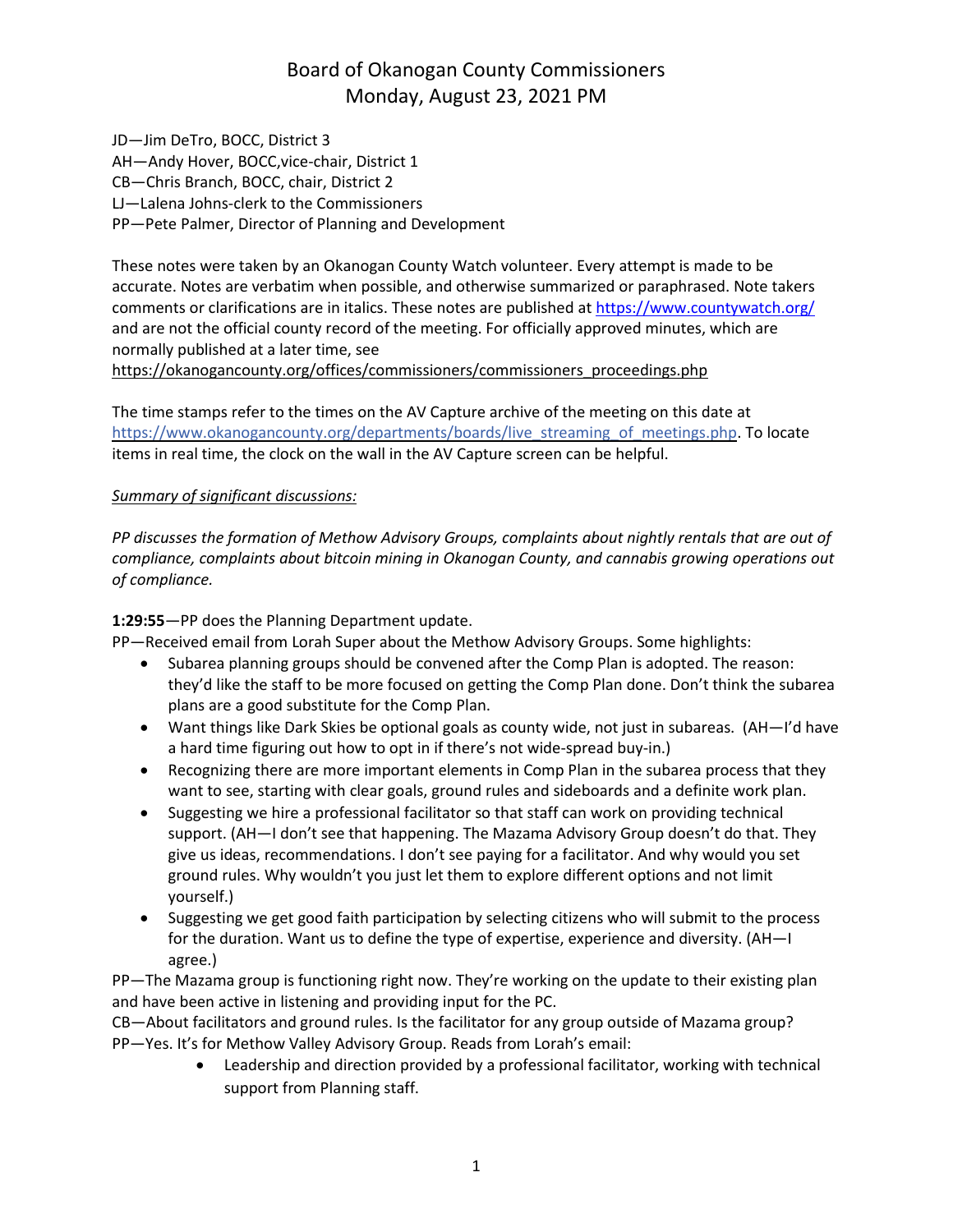The county has limited training and capacity to simultaneously provide leadership, direction, facilitation and the technical resources needed to support a successful sub area advisory committee from start up to completion. Investing in outside facilitation will free up county staff to provide higher level direction and technical support while carrying out their other important work. Once the group is established and successful it will be easier to maintain without professional assistance.

CB—(to AH) Do you know the people who'd be involved in the Methow group?

AH—I don't understand your question.

CB—I'll rephrase. There's been a suggestion to have facilitation for a group. Do you have a feel for the different kinds of people who'd be involved? If there's going to be a problem with how it works, maybe it'd be easier to start with a facilitator.

AH—After I thought about it, I realized that if it's to try to establish the meetings and their ground rules, I don't necessarily disagree. I was thinking like someone to facilitate disagreements.

JD—Like a mediator.

AH—Yes.

CB—I see.

JD—(*too faint to hear)*...too woke.

AH—Depends on who you get.

CB—Some facilitators are better than others.

AH—We need someone to facilitate the process, not the outcome.

PP—Run the meeting.

AH—Yes.

CB—A good facilitator would say "What's your vision?"

AH—Yes.

CB—As to ground rules, facilitation involves in ground rules.

AH—Yes.

AH, CB & LJ solve the problem of no sound in the zoom meeting.

AH—You need a diverse group of people. Mazama has tried to diversify itself. They'll go out and look for someone in agriculture if they need one. And then we appoint the person. So we need to ask Mazama what they're looking for in diversity—business, farms, etc., or do they just look for people who are interested in doing it and don't seem to be leaning hard on one subject or another.

PP—OK. I can do that.

**1:42:30**—PP—Next item is about nightly rentals.

PP—Several reoccurring complaints about nightly rentals and several throughout the county that haven't complied with yearly permit requirement. A lot are in Veranda Beach development and we found we've got a lot in the area covered by Methow Reservations. We received an email from Kathleen Jardin at Methow Reservations. She talked about being tired that people who do comply with everything they have to do but there's lots of illegal ones that keep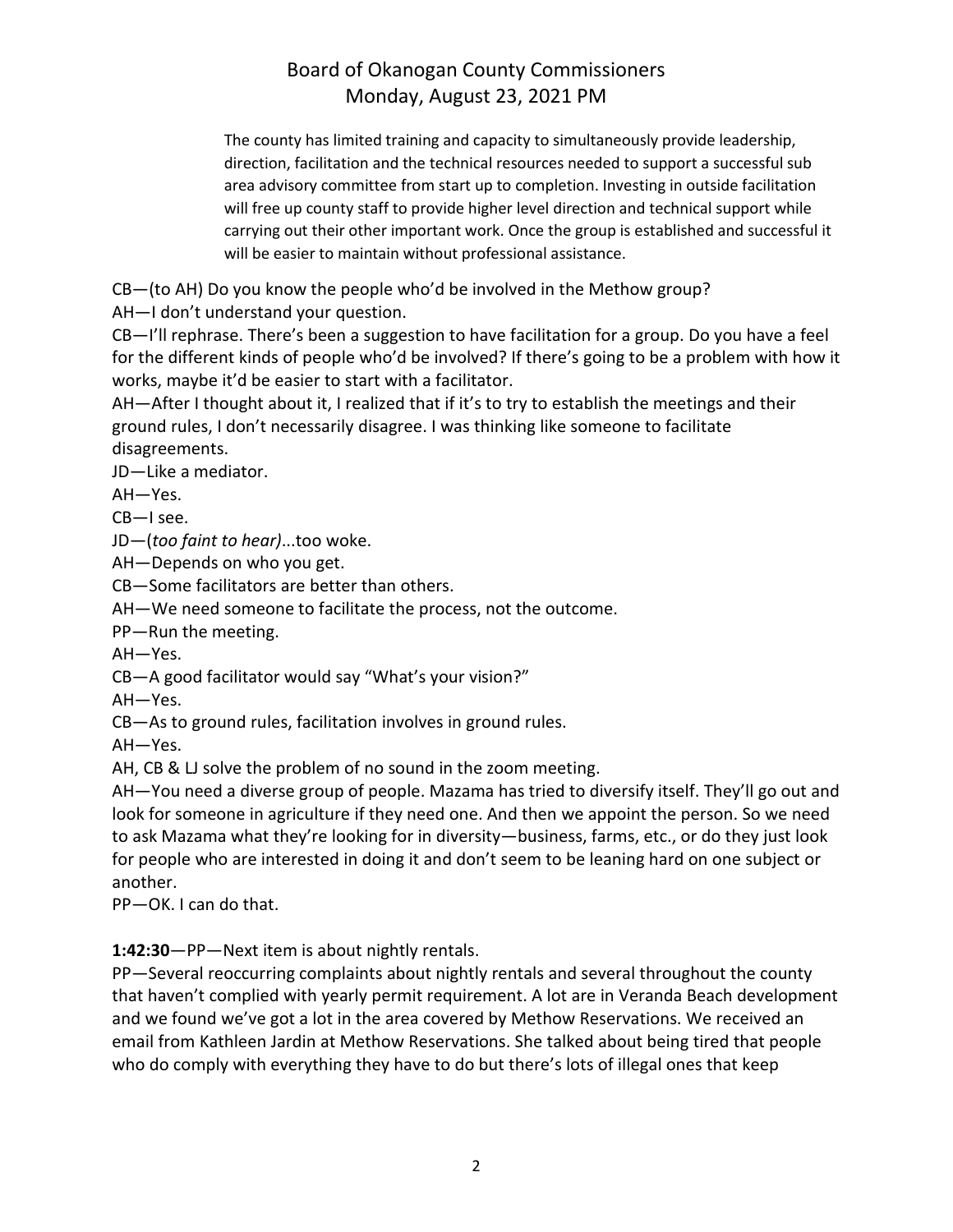popping up. Important to have them but we need to enforce our county regulations and have all of them permitted. Rather than not being able to enforce them as we should be. AH—You said there are a lot of nightly rentals that aren't getting their permits, and then talked about illegal ones. Are you talking about ones that would be legal if they got the permits? PP—Some in Methow that have pools and hot tubs that aren't approved by the Health Department or Planning Department to get their permits. And some haven't been through inspections.

AH—And you can't be a nightly rentals in the Methow unless you're in a Planned Development? PP—Right.

CB—Or if they were previously existing? In the whole Methow?

PP—Yes.

AH—Maybe not the whole Methow.

PP—I'll check. So she listed a couple of suggestions. \$3,000 fine. In Hawaii, they do a \$30,000 fine for non-compliance. We'd have to amend the county code to do that. But I wanted you guys to be aware of the situation. We try to do enforcement, but it falls on deaf ears. I'll talk to Health Department and Prosecutor about this, but another option we're looking at is a mass mailing shut down notice to all the ones that had permits in previous years but no permit this year. Hoping they'll come into compliance.

AH—This is the same area as Dave (Hilton of Environmental Health) was talking to us at Public Health about doing civil penalties instead of getting the prosecutor involved. Can the Health Department fine these people for having OTAs and not being…..I don't know if this is a civil penalty or if it's criminal?

PP—Yes. Right now it goes straight to a misdemeanor. It'd be nice to be able to have a civil fine that could be appealed to the hearings examiner and then his/her decision would be appealed to the courts. That's the point the prosecutor would be involved. This is how we did it at the tribe. It gave our codes a lot more teeth for enforcement and you can mitigate the fines. But when you tack a dollar amount onto a letter, it gets people's attention and they're eager to come into compliance.

CB—I think Health Department can level fines with nuisances. So the civil infraction is good. Each step means progressive enforcement and eventually you get to a misdemeanor. PP—I've had a solid waste infraction go clear to criminal.

CB—And it's good because there's no room for new administrator to change the process.

**1:51:10**—PP—Next item. We've received a complaint about a bitcoin mining operation in the 9 mile area. There are more and more bitcoin mining, but there's nothing in the code about it. AH—What do they entail?

PP—Basically a big building full of servers. They're really hard on environment. There are climate issues because they're energy hogs. They say one bitcoin mine can use as much power in a year as Sweden does. Consequences of energy used and electronic waste that's generated. Big carbon footprint.

AH—But our electricity is from dams, so not necessarily producing a carbon footprint. The PUD generates revenue from them. Can you ask the PUD for large users? I'd be surprised if they used more electricity than some of the irrigation pumps.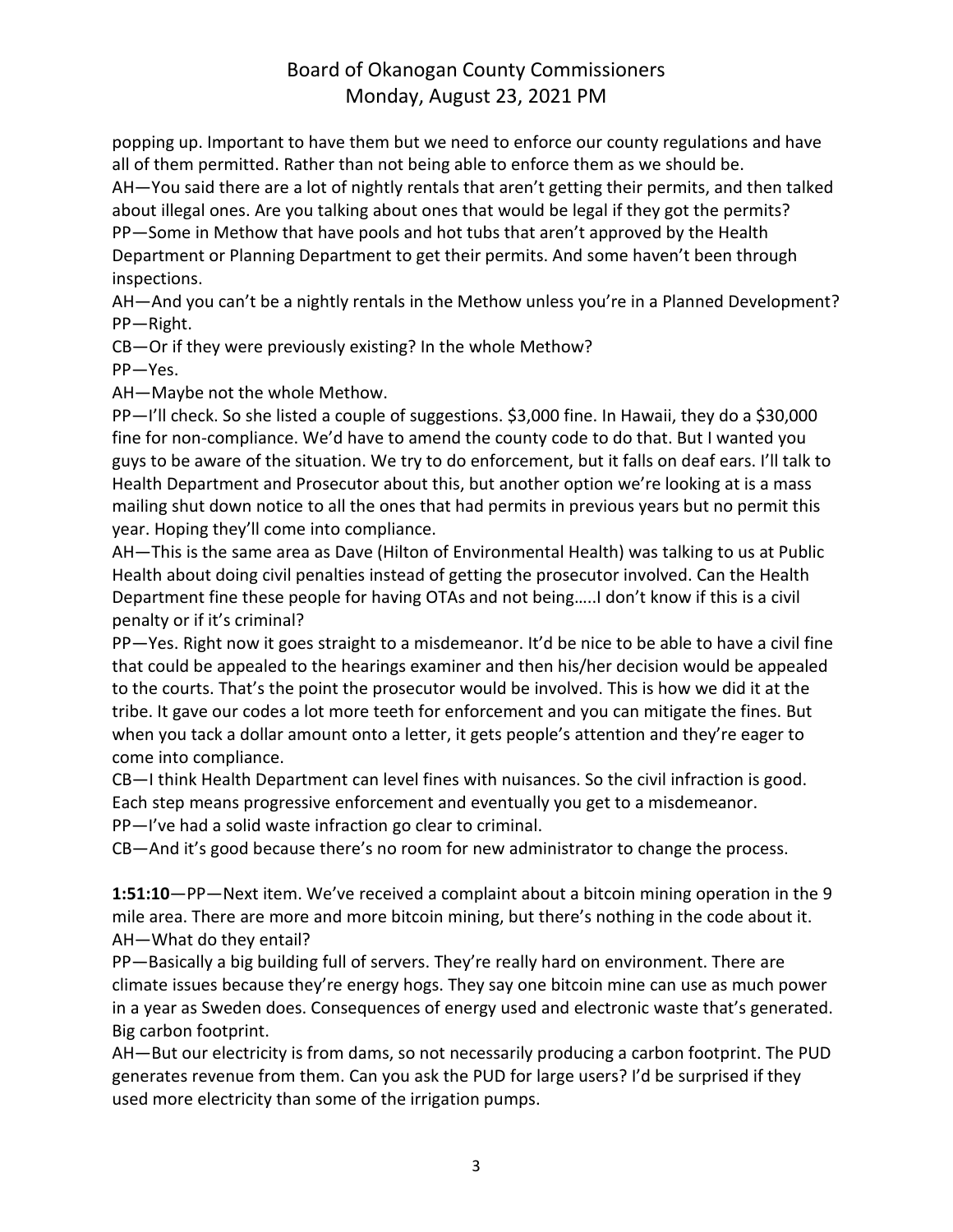PP—I read it's the thermal energy that's given off by one building. But I'll ask the PUD. CB—Ask the PUD, but can you also contact Roni (Holder-Diefenbach, Executive Director of the Economic Alliance)? We had a lot of conversation about it when it emerged, especially in Wenatchee.

AH—I know what happened in Wenatchee, but it was the sale of the property and the company going under that was the problem. For this, if it's a business, then they need to be paying personal property tax on all the servers. Larry (Gilman, County Assessor) would need to know that. And fire hazard mitigation would be an issue. But we don't have much industry in Okanogan County, so we'd have to do a cost/benefit analysis on it to say what we should do with this business.

PP—Plus we need to look at writing the permitting into our codes. This research will give us a better idea.

AH—It's a big server farm. So we should look into what Douglas County dealt with it when Microsoft wanted to put in a big server farm. It's the same.

CB—I recall Roni talking with the PUD about this then.

**1:57:25**—PP—Next item is an enforcement action I took. I issued a stop work order against the Taylors on Pit Road out past Malott. Issues of compliance. In 2016 invested in a pretty big site. 2020 provided a site plan, submitting some permits for expansion. The site plan showed several (more than 10) unpermitted structures, and some farms that weren't permitted for the site. That's what triggered the shutdown notice for compliance. Plus a complaint about raw sewage on the ground. Wanted you to be aware of this.

PP—I've asked the Liquor and Cannabis Board if they'd like to come in and do an inspection on this site. This is coming up a lot. The farms are way out of compliance. I thought that when we got the Senior Planner on board (advertising for the position just went out again) that we'd get a hold on this. We're constantly getting permits for expansion and it's getting out of control. I'll probably ask that you guys place a moratorium on some portions of the marijuana farms until we get an opportunity to match the permit records we have with what the state has licensed and make sure we're all on the same page. Also figure out where exactly where we want the farms to be. You guys have seen them in more dense areas and coming in with their water rights and building huge green belts.

JD—I question the water rights. There's a loophole somewhere they're taking advantage of. AH—They should be metered if they're using a permanent exempt well.

PP—We have them metered and we get a monthly report. But, technically, through the state, you can only have one license per farm.

JD—Don't call them farms. Call them a grow(?). The more that we use "farm" it makes them think they're agricultural. They're not agricultural. There was a referendum and they are a controlled substance. If they ever get that through (that they're agriculture) it'll be the biggest debacle we've ever seen in our lifetime. Farm ordinances will apply. They need to be cut down every time. They're a grow. They're NOT an agricultural commodity.

AH—At least they're not trying to do what Oregon is trying to do right now. So, there should be only one license on one piece of property. We were told that.

JD—And they're not supposed to be visible. You can look right down into it.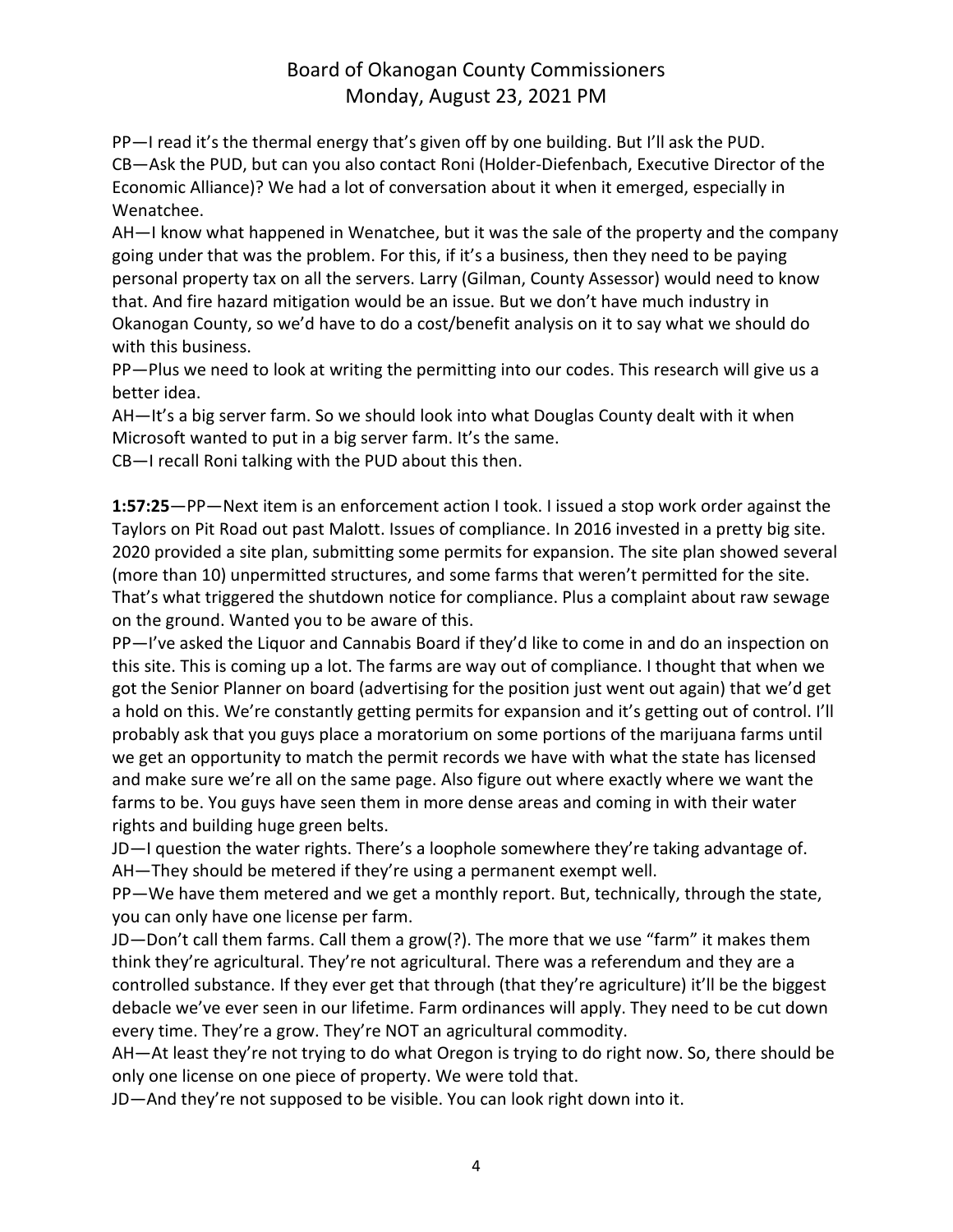PP—You can see everything. And there are possible shoreline issues, too.

JD—I wouldn't doubt it.

PP—They're hired Perry to try to get them into compliance.

AH—We can ask them to remove unpermitted structures.

PP—Wanted you to be aware we've reached out to the state and we're studying it. Issued a stop work order on any expansion or future developments.

JD—I agree. They push the envelope all the time.

AH—In general, we tried to accommodate this…

JD—And they abused it.

CB—I'm inclined not to put everybody in the same boat, because I don't know.

JD—Chris, you're correct. There are some operators who are perfectly in compliance. And you get the outliers.

CB—Some have just one farm and I want to make sure…

AH—But I'm for a moratorium….

CB—A moratorium on….?

AH—New grows.

PP—I'll do research and we're coming up specific verbiage, but especially the sub-letting. And they said that a couple of their lessees said they don't care. Fine us. We'll pay the fine and go away.

AH—They'll care when we start…..

JD—We need to visit that operation. There's a loophole and we need to put a stop to it.

AH—We should put a stop to all new grows in the county. We've got enough.

JD—Another thing. We'll catch a lot of flak to stop all the new grows. They'll move them indoors.

AH—My neighbor has a grow and I like him. He's got a greenhouse and at night it's like a lightbulb.

JD—You can see them from space.

AH—And indoors, they can grow 365 days/year.

CB—You're saying you want to stop all grows until we get a handle on it?

AH—For now. And we should look into permanently doing it. Making grows a non-permitted use across the board.

JD—Then work on getting these guys into compliance. On Green Acres Rd there are grows you can look right into and that's not compliant. Maybe if we shut a few of those down.

CB—To PP—can you bring a map to see where the farms are and their size.

JD—I've had early growers complain to me about how they followed all the rules and the new growers don't have to follow the rules.

CB—It's like nightly rentals. Some go through the process and some don't.

AH—Pete, would a moratorium on any new or expansion or construction of marijuana grow operations cover what we want to cover.

PP—I'd like to discuss with my staff first.

AH—Can we do that tomorrow morning?

PP—Yes. I'll get a map and discuss it this afternoon.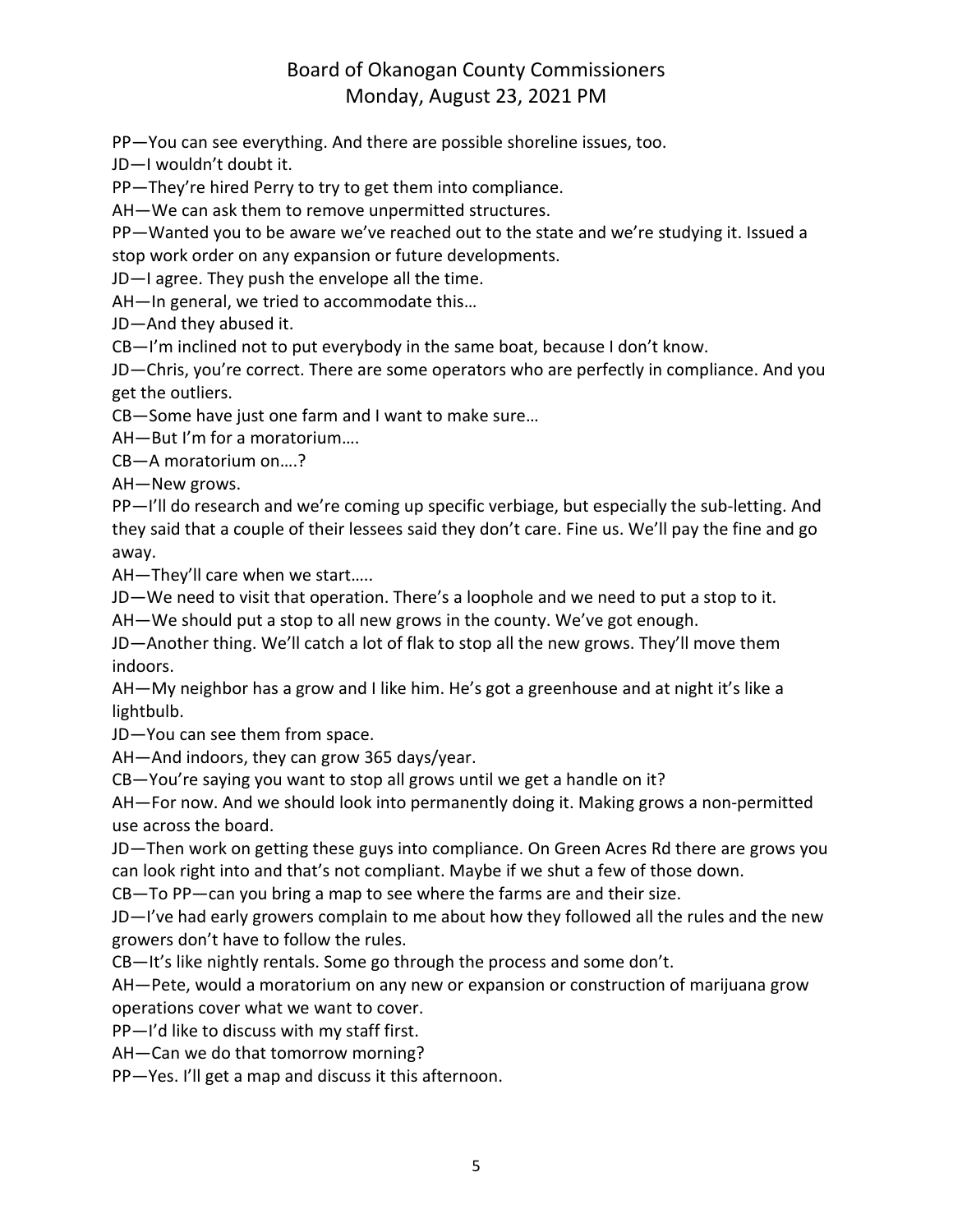**2:10:05**—Last item is something I've talked about before. DNR, Kate McMichaelson, found a FEMA grant. Includes Okanogan, Kittitas, Chelan and Douglas Counties. Want to do (alluvial) fan mapping to discuss fire and debris flows in those counties. We could experience a lot of this, especially in the Methow. They'd do modeling to show where the fans will probably be located. I tried to push this off on Mo (Maurice Goodall, Emergency Management), but he's been so busy with the fires. I thought this is really good information for the Critical Areas Ordinance updates. In the next couple of weeks the DNR will be out here. I really think this is a good project both for Emergency Management and Critical Areas Ordinance, to be able to identify these areas and do mitigation measures before we need emergency management.

PP—It's a 75% grant with a 25% match. Counties would pay 12.5%, so split 4 ways that about \$8,000 per county. DNR is willing to pay our money because they want to include us in their information. But they'd like to know if Okanogan County supports the grant application, which is due September 1. Verbal is fine for right now. A letter of support could come later. PP—I fully support the project. It's a good management tool.

AH—Driving down the lower Methow Valley, you're either on a steep slope or on a fan. I support getting the information, but I keep thinking, then how would you develop. You've got alluvial fans, steep slopes and ridge tops. Each with problems. What mitigation do you see? Some fans are big.

CB—So this grant is just to help identify hazard areas?

PP—Correct. Data used in Multi-Area Mitigation Plan. And through FEMA it opens doors for funding for erosion control, etc.

JD—I went to a workshop for National Association of Counties in Sun Valley 4 years ago. Called Fire, Flood and Mud. NACo trying to get FEMA to tie it all together instead of breaking it apart. Toured headwaters above Sun Valley. You can't build on a fan anymore. If a house is destroyed by mudflow, you can't build back because it puts the county in jeopardy.

CB—Geologic Hazardous Areas are part of the Critical Areas Ordinance. Lots of times history is used in the best science and we've got a history of fans in the county. People still build on them. The study is one thing, and how you regulate it is another.

AH—I'm not against it.

PP—Another part is public outreach. Tell people about flood insurance in fire scarred areas. AH—Everyone basically from my house up to Freestone should be looking to get flood insurance right now.

CB—When you have FEMA assistance, you can get insurance. On stream deltas. Uses a beach on Lake Osoyoos as an example.

AH—Does the DNR need a letter?

PP—Not a letter. Just a verbal commitment that you'll participate.

AH—I move we participate. Just in a study. Motion passes.

PP—I'll let them know.

**2:22:10**—I'm sure you saw the comment we provided on the Multi-Hazard Mitigation Plan Maurice drafted. It's about a ream of paper thick. Out to public comment and deadline was July 30. Concern about timing of the comments, plus it was in draft form, with lots of dates left out